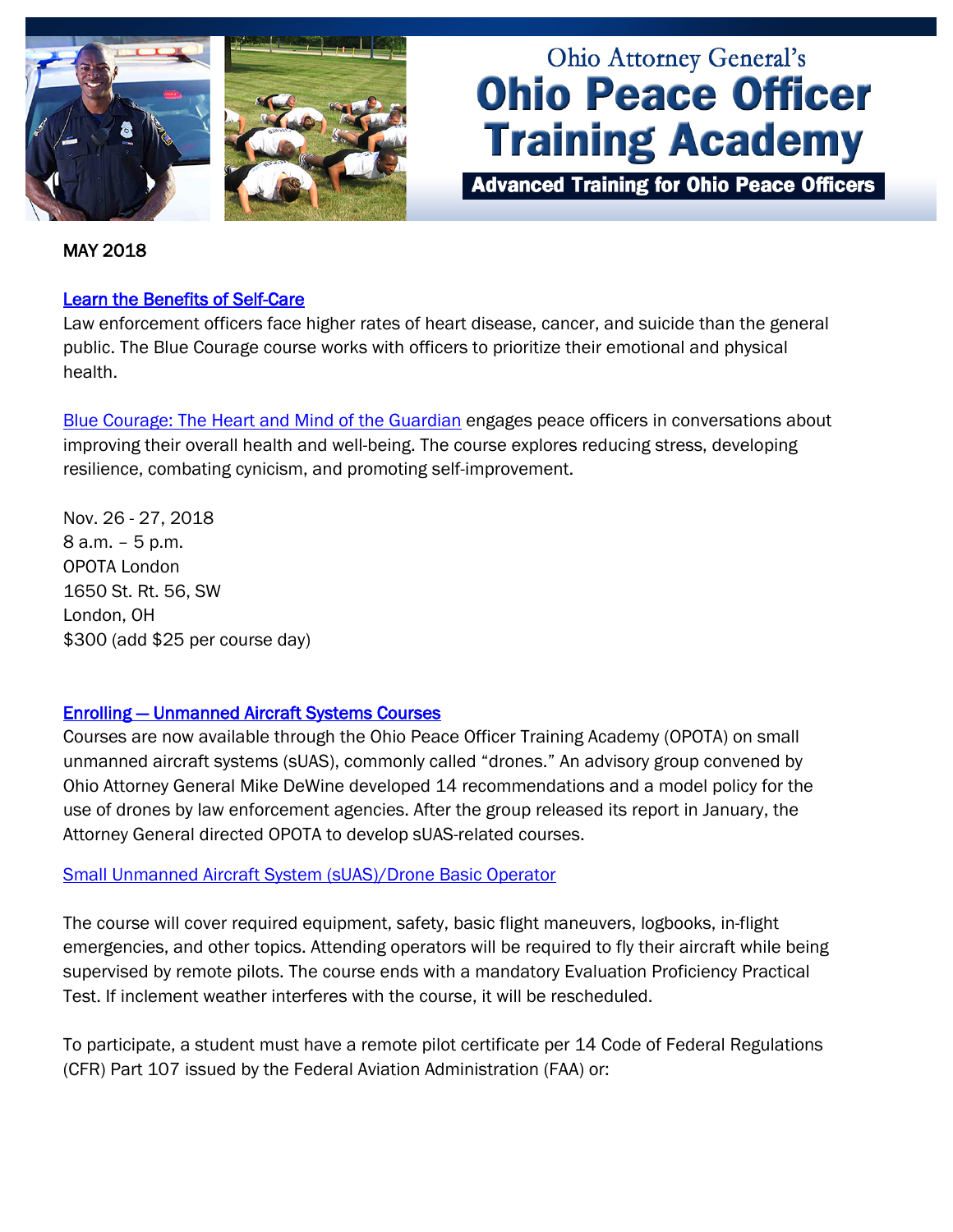- Be awaiting his or her temporary certificate having already passed the remote pilot test.
- Already be operating as self-certified under the agency's Certificate of Waiver or Authorization (COA).
- Have been assigned by an agency to the duties of the remote pilot. (In this case, an OPOTA remote pilot or remote pilot-in-command must be present during each flight to take over the controls in the event of an emergency.)

Note: This course is only for public safety personnel (law enforcement, fire/EMS, and search- andrescue). Click [here](http://www.ohioattorneygeneral.gov/getattachment/Law-Enforcement/Ohio-Peace-Officer-Training-Academy/Course-Catalog/Course-Categories/Unmanned-Aircraft-Systems-Courses/Small-Unmanned-Aircraft-System-(sUAS)-Drone-Basic/Required-Equipment-List-for-UAS-Basic-Operator-Course.pdf.aspx) for a complete equipment list.

Oct. 9 - 10, 2018 OPOTA Main Campus 1650 State Route 56 SW London, OH \$240

### [Small Unmanned Aircraft Systems \(sUAS\) as a Tool for Instructors](http://www.ohioattorneygeneral.gov/Law-Enforcement/Ohio-Peace-Officer-Training-Academy/Course-Catalog/Course-Categories/Unmanned-Aircraft-Systems-Courses#OPOTA1070)

This course is designed to address using sUAS as training tools for academy instruction and for inservice training within agencies. It will cover why drones are beneficial for training, how they are being used at OPOTA and throughout the United States, what problems and complications may arise when using the aircraft, and the importance of communication between the instructor and the remote pilot. No prior knowledge of drones is necessary. Please bring note-taking materials.

Note: This course is only for public safety personnel (law enforcement, fire/EMS, and search- andrescue).

June 28, 2018 OPOTA Main Campus 1650 State Route 56 SW London, OH \$125

## **Using a Duty Knife**

The duty knife is a versatile tool carried by many officers for use as a general utility device and, in extreme circumstances, as a backup weapon. This course, Law Enforcement Duty Knife -[Operator,](http://www.ohioattorneygeneral.gov/Law-Enforcement/Ohio-Peace-Officer-Training-Academy/Course-Catalog/Course-Categories/Patrol-Courses#OPOTA870) will offer specific training on when and how to use a duty knife.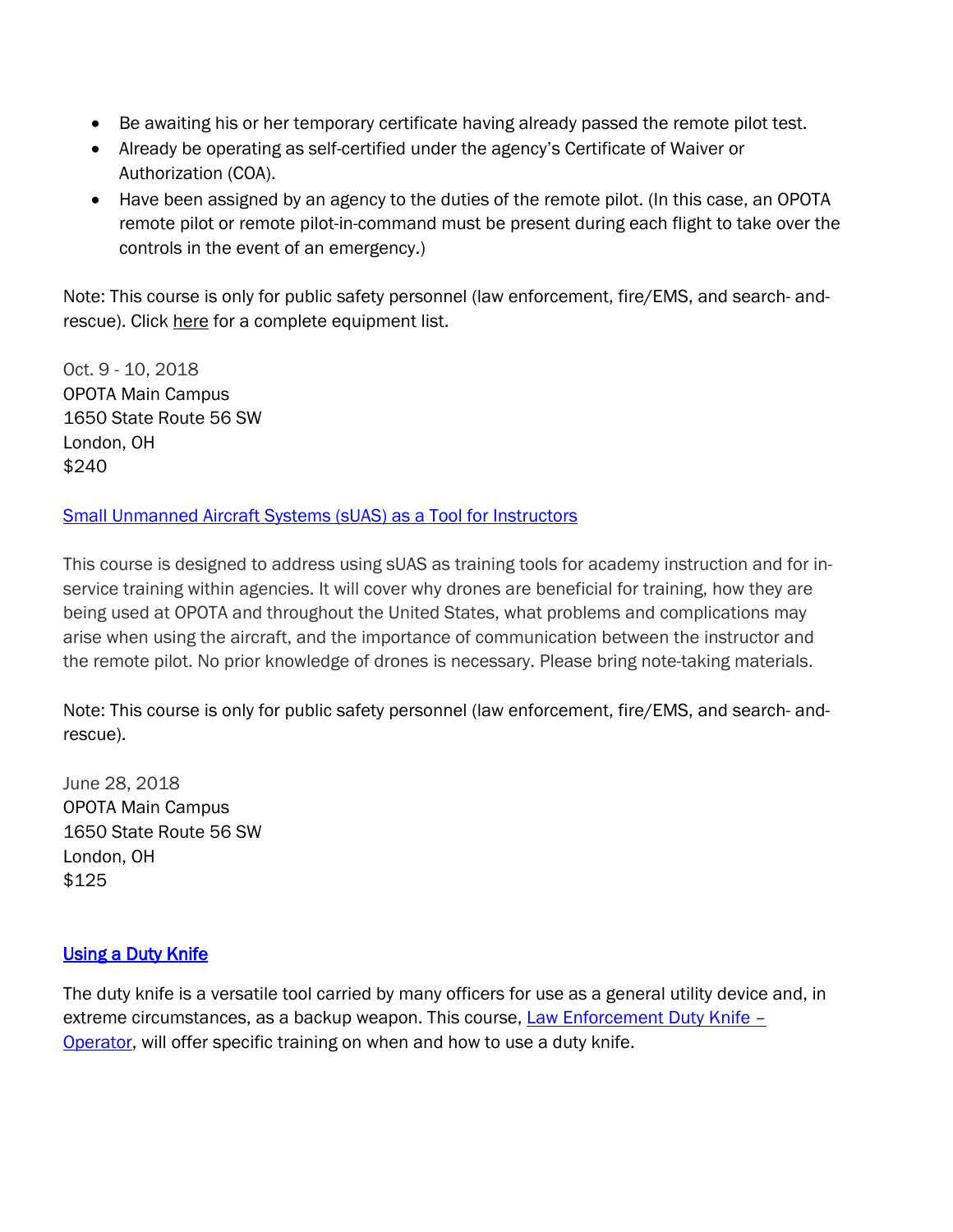Instructors will discuss why an officer should carry a duty knife, when and how to use the tool, and how to document when it is used. A variety of brands and types of duty knives are sold. This course will cover what to look for in the tool so officers can choose one that best fits their needs.

Class participants will discuss:

- Constitutional use-of-force standards.
- Selection of a law enforcement duty knife.
- Carry and deployment options.
- Principles of evidence collection, rescue, and self-protection.
- Critical injury and first aid.

Officers who want a full day of duty knife training can sign up for the one-day operator course. Officers who want to serve as instructors in their agencies should sign up for the two-day instructor course, so they can build department-specific training.

| May 15, 2018    | <b>OPOTA Main Campus</b>      |
|-----------------|-------------------------------|
| 8 a.m. - 5 p.m. | 1650 State Route 56 SW        |
| Sept. 20, 2018  | London, OH                    |
| 8 a.m. - 5 p.m. | \$115                         |
| Sept. 6, 2018   | <b>OPOTA Richfield Campus</b> |
| 8 a.m. - 5 p.m. | 4055 Highlander Parkway       |
| Nov. 15, 2018   | Richfield, OH                 |
| 8 a.m. - 5 p.m. | \$100                         |

## Participate in the Law Enforcement Recruiting Fair

Ohio Attorney General Mike DeWine and the Ohio Peace Officer Training Commission (OPOTC) will present a law enforcement recruiting fair on June 13 at Cuyahoga Community College (Tri-C).

The fair, hosted in partnership with Tri-C, is open to those interested in becoming peace officers, peace officers interested in advancement and becoming OPOTA instructors, those interested in employment opportunities in the Attorney General's Office, and basic training commanders and agency recruiters.

Recruiters from police academies, law enforcement agencies, and various sections of the Attorney General's Office will be in attendance. Register online for the [Law Enforcement Recruiting Fair.](https://goto.webcasts.com/starthere.jsp?ei=1190376&tp_key=6e3561d4b5)

June 13, 2018 9 a.m. - noon